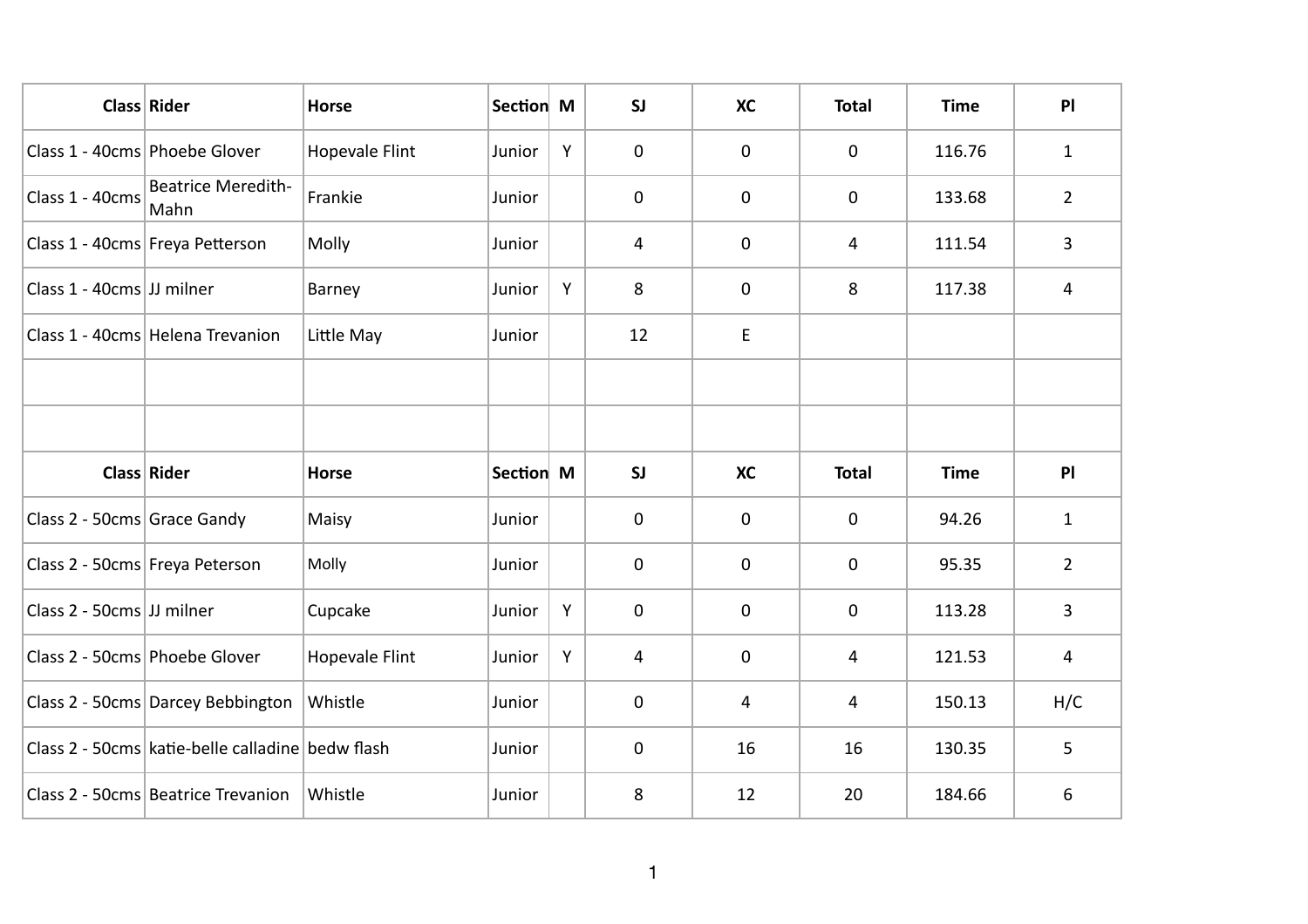| Class 2 - 50cms Sarah Platts |                                                  | Douglas                                | Senior    | Y | $\mathbf 0$    | $\mathbf 0$ | $\mathbf 0$  | 125.98      | $\mathbf{1}$   |
|------------------------------|--------------------------------------------------|----------------------------------------|-----------|---|----------------|-------------|--------------|-------------|----------------|
| Class 2 - 50cms Rebecca      |                                                  | Max                                    | Senior    | Y | $\overline{4}$ | 6           | 10           | 140.88      | $\overline{2}$ |
| Class 2 - 50cms Elly Koopman |                                                  | Nugget                                 | Senior    |   | $\mathbf 0$    | <b>EOC</b>  |              | E           |                |
|                              |                                                  |                                        |           |   |                |             |              |             |                |
|                              |                                                  |                                        |           |   |                |             |              |             |                |
|                              | Class Rider                                      | <b>Horse</b>                           | Section M |   | SI             | <b>XC</b>   | <b>Total</b> | <b>Time</b> | PI             |
| Class 3 - 60cms Emma Seaton  |                                                  | Calli                                  | Junior    |   | $\mathbf 0$    | 4           | 4            | 84.10       | $\mathbf{1}$   |
| Class 3 - 60cms Ellie Tonkin |                                                  | <b>Taurmore Something</b><br>Wonderful | Junior    |   | $\mathbf 0$    | 4           | 4            | 117.64      | $2^{\circ}$    |
|                              | Class 3 - 60cms Ellen Cambidge                   | Gizmo                                  | Junior    |   | 0              | 4           | 4            | 136.51      | $\overline{3}$ |
|                              | Class 3 - 60cms Madison stanley                  | Indie                                  | Junior    |   | $\mathbf 0$    | 4           | 4            | 305.13      | H/C            |
|                              | Class 3 - 60cms katie-belle calladine bedw flash |                                        | Junior    |   | 8              | $\mathbf 0$ | 8            | 94.12       | $\overline{4}$ |
|                              | Class 3 - 60cms Madison stanley                  | Indie                                  | Junior    |   | $\mathbf 0$    | E           |              |             | E              |
|                              |                                                  |                                        |           |   |                |             | $\pmb{0}$    |             |                |
| Class 3 - 60cms Chris Crane  |                                                  | Bonnie                                 | Senior    | Y | $\overline{4}$ | $\mathbf 0$ | 4            | 104.73      | $\mathbf{1}$   |
| Class 3 - 60cms Zoe Owen     |                                                  | Tommy                                  | Senior    | Y | $\mathbf 0$    | 6           | 6            | 98.18       | $2^{\circ}$    |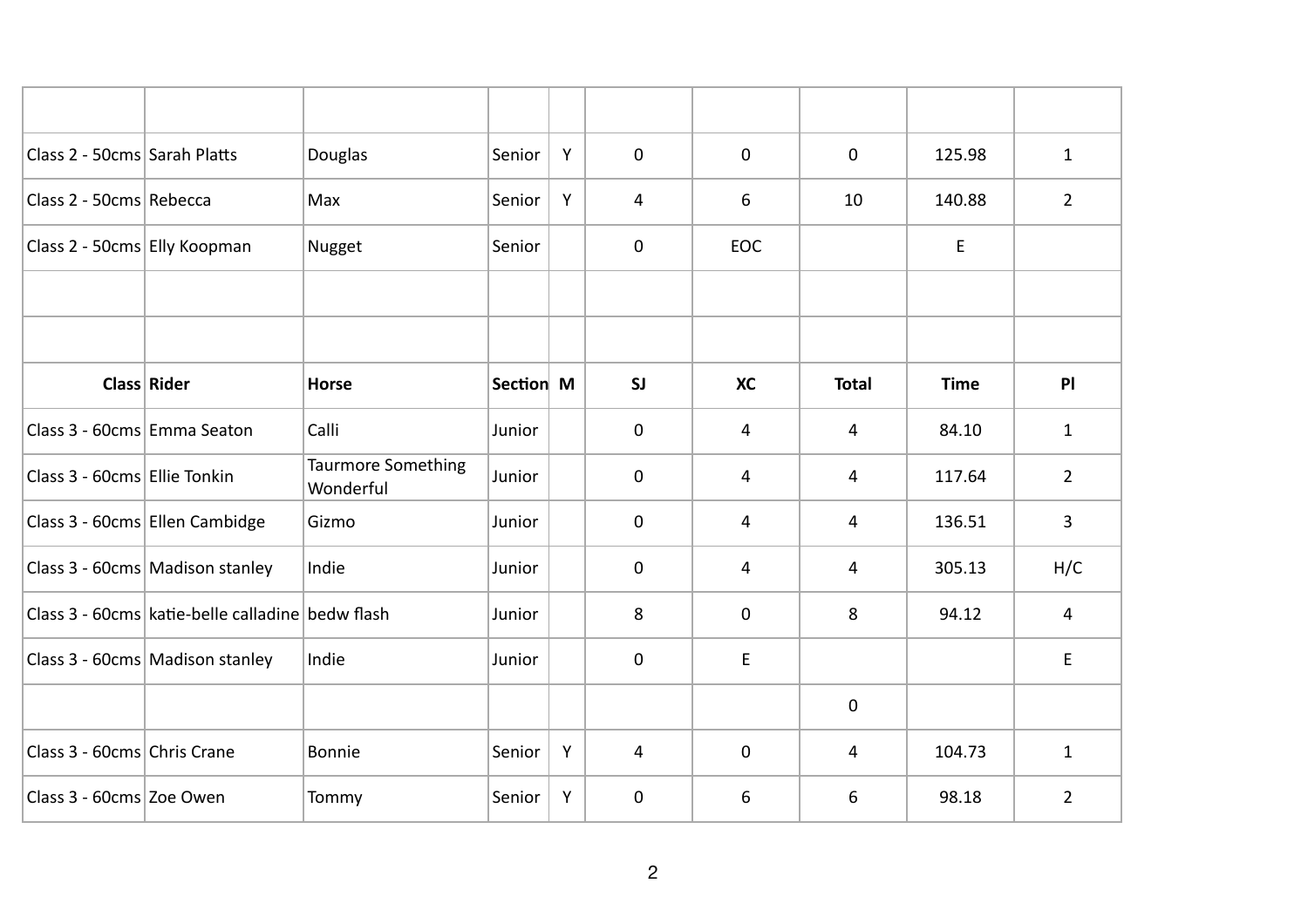| Class 3 - 60cms Julia Seaton   |                                  | <b>Borris</b>                          | Senior    |              | $\mathbf 0$  | 12          | 12           | 103.06      | 3              |
|--------------------------------|----------------------------------|----------------------------------------|-----------|--------------|--------------|-------------|--------------|-------------|----------------|
| Class 3 - 60cms Lindsay Haste  |                                  | Archie                                 | Senior    |              | 8            | 6           | 14           | 91.36       | 4              |
| Class 3 - 60cms Zoe Owen       |                                  | Mallow                                 | Senior    | $\mathsf{N}$ | $\mathbf 0$  | <b>EOC</b>  |              |             | E.             |
|                                | Class 3 - 60cms Rebecca Stelling | <b>Burnt House Lane</b><br>Raziak      | Senior    |              | $\mathbf 0$  | E           |              |             | E.             |
|                                |                                  |                                        |           |              |              |             |              |             |                |
|                                | Class Rider                      | <b>Horse</b>                           | Section M |              | SI           | <b>XC</b>   | <b>Total</b> | <b>Time</b> | P              |
|                                | Class 4 - 70cms Ruby Birchenough | Alverley honeysuckle<br>rose           | Junior    | Y            | $\mathbf 0$  | $\mathbf 0$ | $\mathbf 0$  | 69.86       | $\mathbf{1}$   |
|                                | Class 4 - 70cms Verity Trevanion | Tyersal correndula Kate Junior         |           |              | $\mathbf{0}$ | $\mathbf 0$ | 0            | 78.13       | $\overline{2}$ |
| Class 4 - 70cms Charlotte lees |                                  | Carriagbawn Prince                     | Junior    |              | $\mathbf 0$  | $\mathbf 0$ | $\mathbf 0$  | 79.64       | 3              |
| Class 4 - 70cms Ellie Tonkin   |                                  | <b>Taurmore Something</b><br>Wonderful | Junior    |              | $\mathbf 0$  | $\mathbf 0$ | $\mathbf 0$  | 91.31       | 4              |
| Class 4 - 70cms Jazz Rohan     |                                  | Dolan Pete                             | Junior    |              | 4            | $\mathbf 0$ | 4            | 86.86       | 5              |
| Class 4 - 70cms Bella Timmis   |                                  | <b>Bright Spark</b>                    | Junior    |              | 4            | $\mathbf 0$ | 4            | 98.10       | 6              |
| Class 4 - 70cms Abi Rogers     |                                  | <b>Burnthouse Lane</b><br>Raziak       | Junior    |              | 0            | E           |              |             | E.             |
|                                | Class 4 - 70cms Verity Trevanion | Tyersal correndula Kate Junior         |           |              |              |             |              |             | H/C            |
|                                |                                  |                                        |           |              |              |             | $\mathbf 0$  |             |                |
| Class 4 - 70cms Karen Davies   |                                  | Sisulu                                 | Senior    |              | $\mathbf 0$  | $\mathbf 0$ | $\mathbf 0$  | 94.78       |                |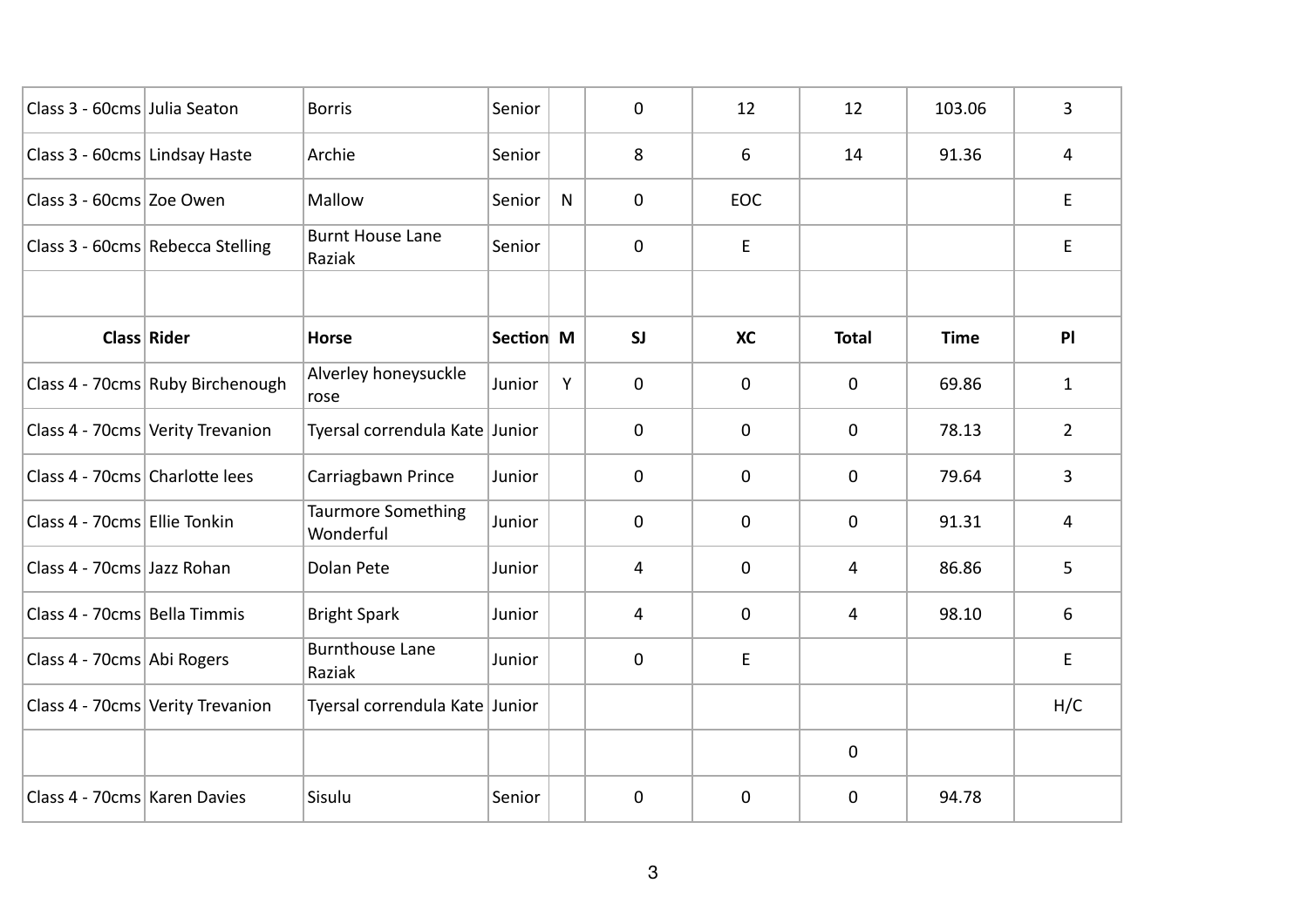| Class 4 - 70cms Chris Crane    |                                  | Bonnie                         | Senior    | Y | $\mathbf 0$    | 6           | 6            | 91.42       | $\overline{2}$ |
|--------------------------------|----------------------------------|--------------------------------|-----------|---|----------------|-------------|--------------|-------------|----------------|
| Class 4 - 70cms Zoe Owen       |                                  | Tommy                          | Senior    | Y | 12             | 12          | 24           | 93.31       |                |
|                                | Class 4 - 70cms Hannah Blackwell | Seren                          | Senior    |   | E.             |             |              |             | E.             |
|                                |                                  |                                |           |   |                |             |              |             |                |
|                                |                                  |                                |           |   |                |             |              |             |                |
|                                | Class Rider                      | <b>Horse</b>                   | Section M |   | SI             | <b>XC</b>   | <b>Total</b> | <b>Time</b> | PI             |
|                                | Class 5 - 80cms Ruby Birchenough | My sweet merci                 | Junior    | Y | $\mathbf 0$    | $\mathbf 0$ | $\mathbf 0$  | 66.30       | $\mathbf{1}$   |
| Class 5 - 80cms Charlotte lees |                                  | Carriagbawn Prince             | Junior    |   | $\mathbf 0$    | 0           | 0            | 70.38       | $\overline{2}$ |
| Class 5 - 80cms Sophie Coupe   |                                  | Pepper                         | Junior    | Y | $\overline{4}$ | 0           | 4            | 76.61       | 3              |
|                                | Class 5 - 80cms Olivia Trevanion | Evie                           | Junior    |   | 4              | 0           | 4            | 81.20       | 4              |
| Class 5 - 80cms Lucy Tonkin    |                                  | River                          | Junior    |   | $\mathbf 0$    | 4           | 4            | 91.28       | 5              |
|                                | Class 5 - 80cms Verity Trevanion | Tyersal correndula Kate Junior |           |   | 0              | 8           | 8            | 106.30      | H/C            |
|                                | Class 5 - 80cms Ruby Birchenough | Alverley honeysuckle<br>rose   | Junior    | Y | $\mathbf 0$    | 10          | 10           | 80.94       | 6              |
| Class 5 - 80cms Bella Timmis   |                                  | <b>Bright Spark</b>            | Junior    |   | 4              | 6           | 10           | 84.28       |                |
|                                | Class 5 - 80cms Verity Trevanion | Tyersal correndula Kate Junior |           |   | $\mathbf 0$    | E           |              |             | E              |
|                                |                                  |                                |           |   |                |             |              |             |                |